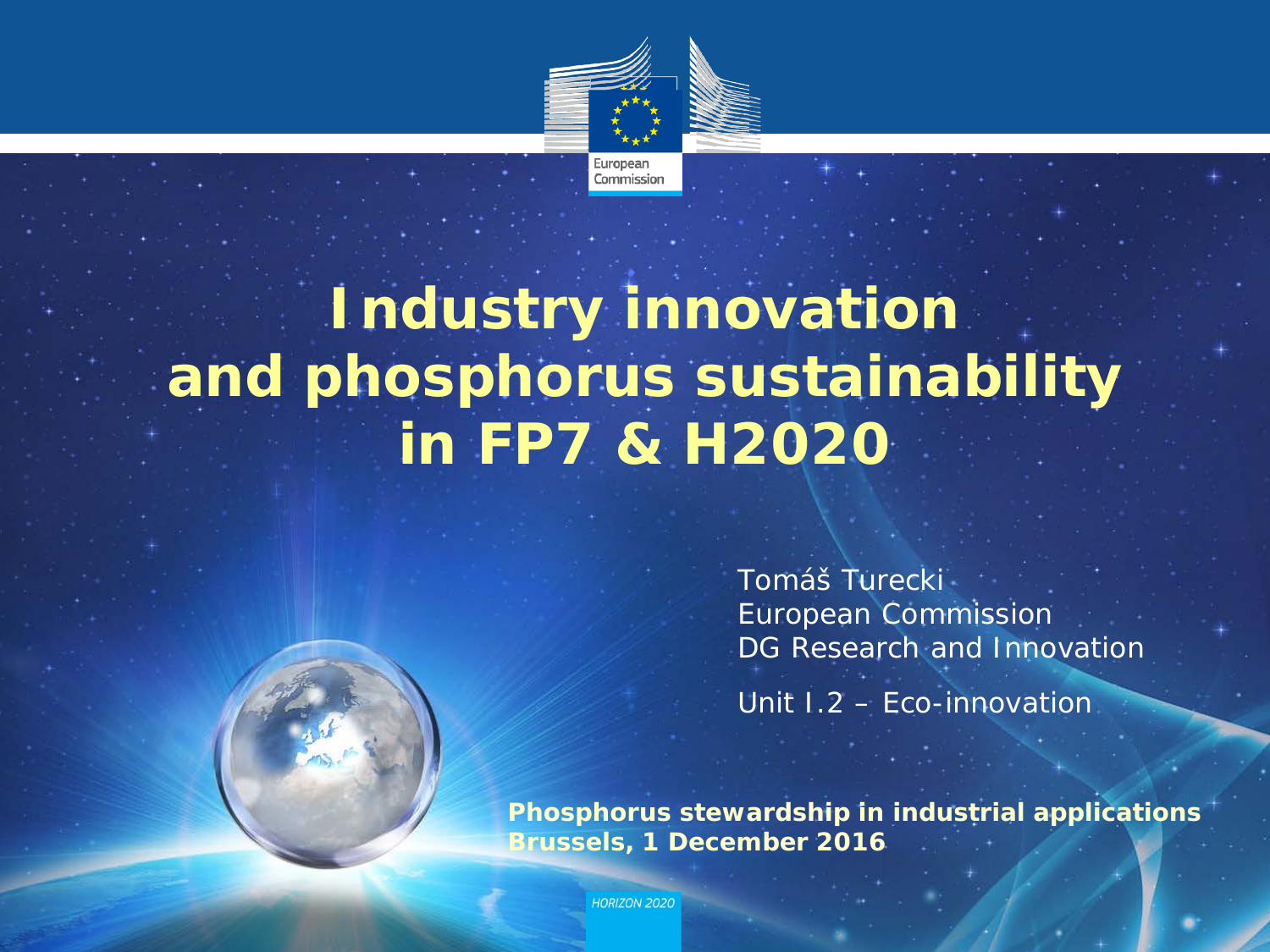





















**Circular approaches to** phosphorus: from research to deployment



http://bookshop.europa.eu/en/circular-approaches-to-phosphorus-pbKI0115204/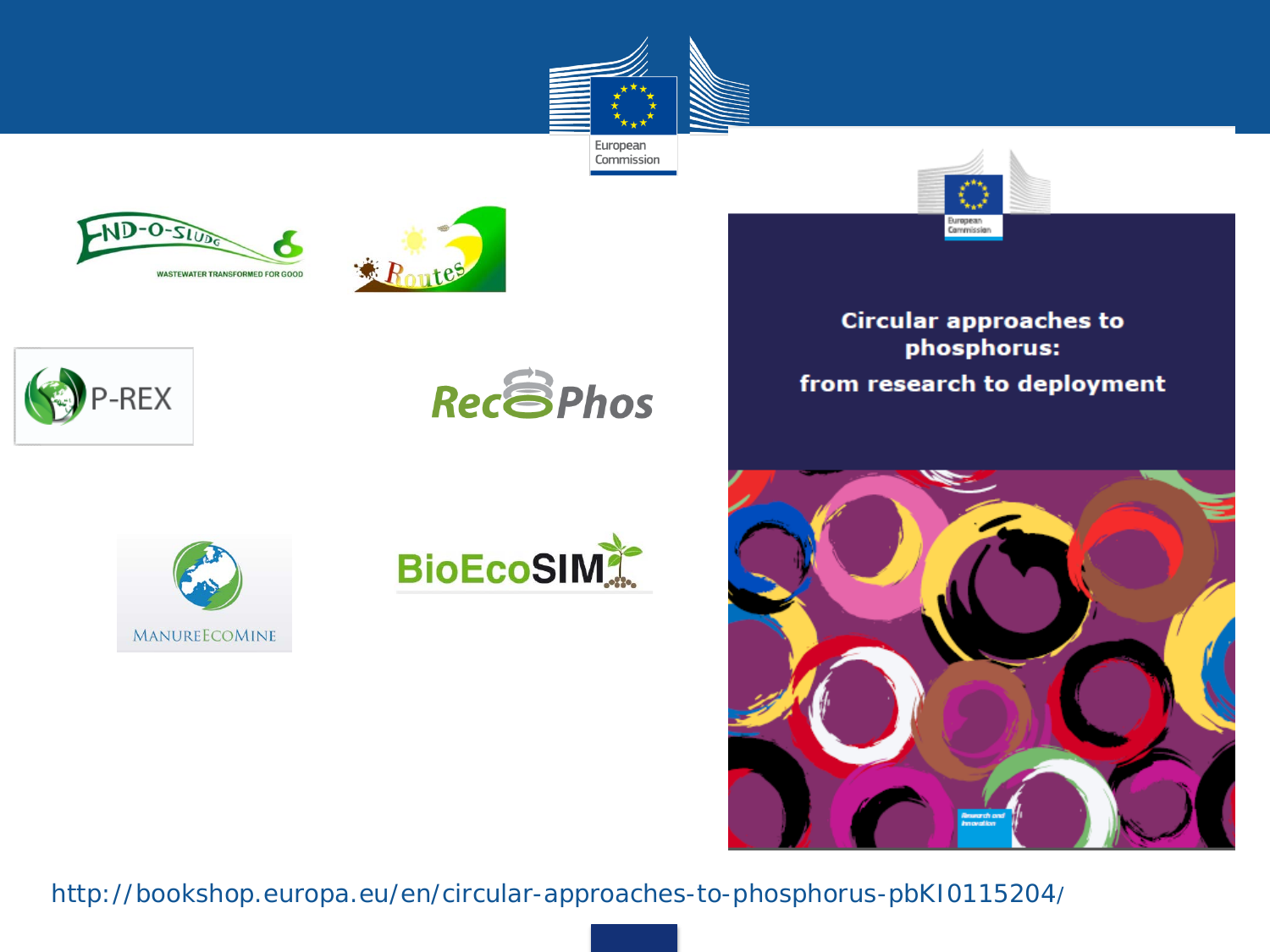

## **ValueFromUrine**



- $\triangleright$  efficient recovery of phosphorus and nitrogen from urine in a way that requires a limited investment of energy
- $\triangleright$  Proposed technology treating urine before it mixes with the rest of WW
- Recovery driven by a bio-electrochemical process
- **≻ 7 partners coordinated by Wetsus, NL**

• *<http://www.valuefromurine.eu/>*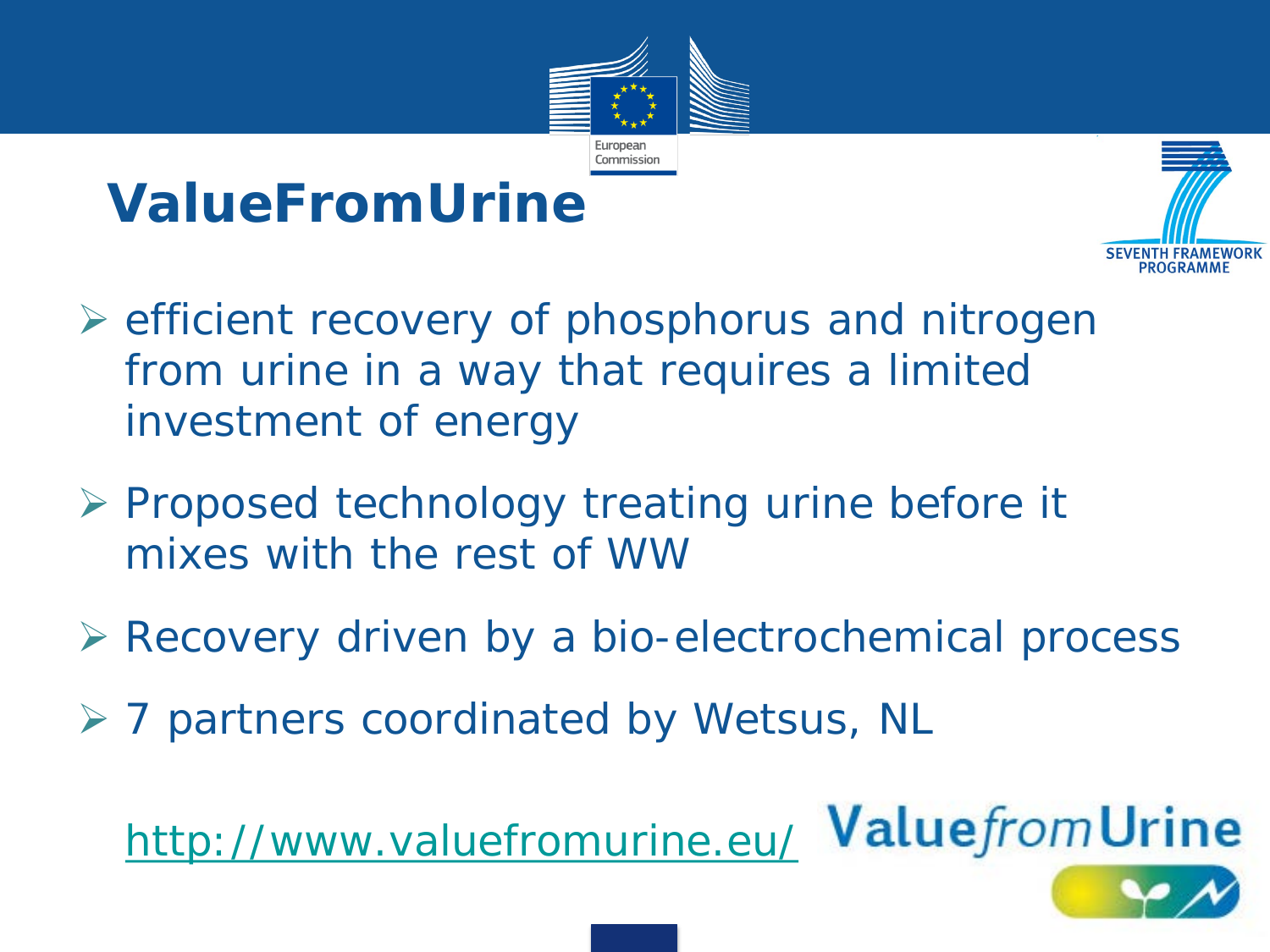

## **SMART-Plant**

- HORIZ<sup>2</sup>N 2020
- $\triangleright$  Scale-up of material recovery techniques
- $\triangleright$  9 pilot systems to be applied in the real environment of 5 municipal WWTs
- $\triangleright$  Biopolymers, cellulose, fertilisers and intermediates to be recovered and processed for commercialisation
- $\triangleright$  From 01/06/2016 for 48 months
- **▶ Verona University & 24 partners**
- [www.smart-plant.eu](http://www.smart-plant.eu/)

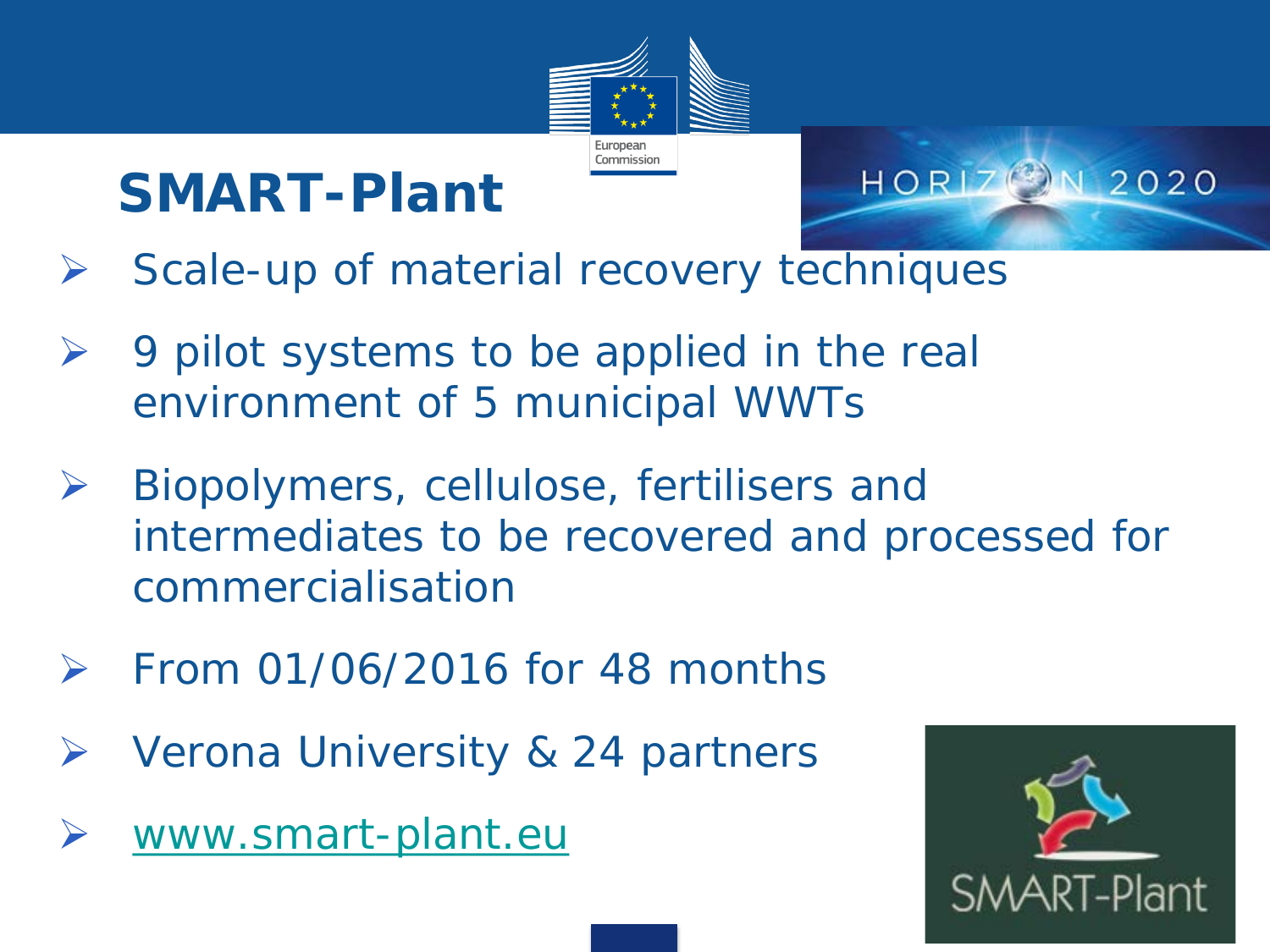

### **CIRC-2a-2016 Demonstrating the potential of efficient nutrient recovery from water**

- $\triangleright$  Recovery technologies implemented in any water sector
- $\triangleright$  Nutrient recovery as well as recycling to be covered
- $\geq$  2 projects selected for funding
- $\triangleright$  GA to be signed by 8 May 2017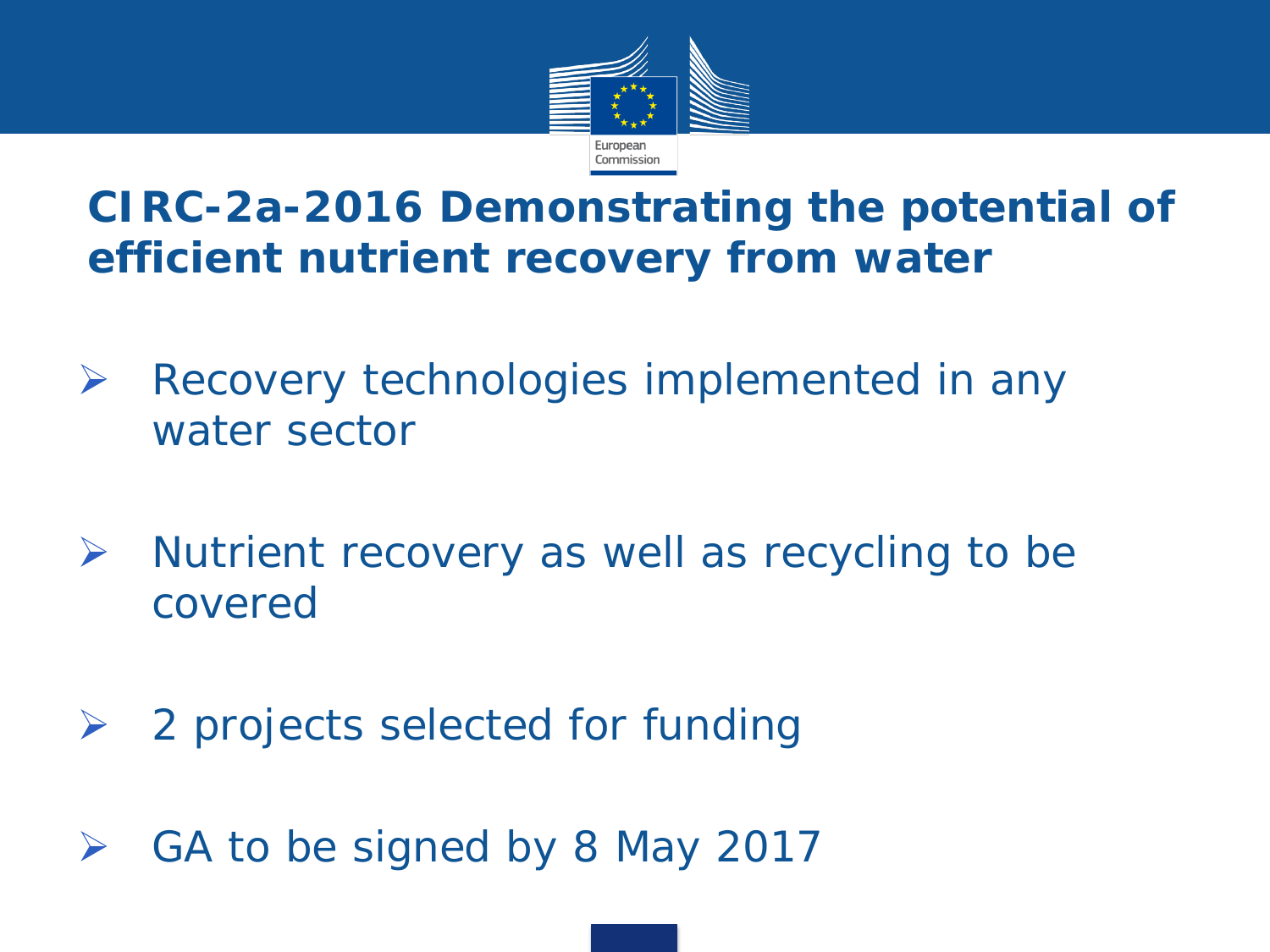

## **CIRC-1a-2016: Design for circular value and supply chains**

- $\triangleright$  Large-scale demonstrations testing and showcasing circular economy solutions
- ▶ 8 projects selected for funding, of which at least one highly relevant for nutrient stewardship
- $\triangleright$  GA to be signed by 8 May 2017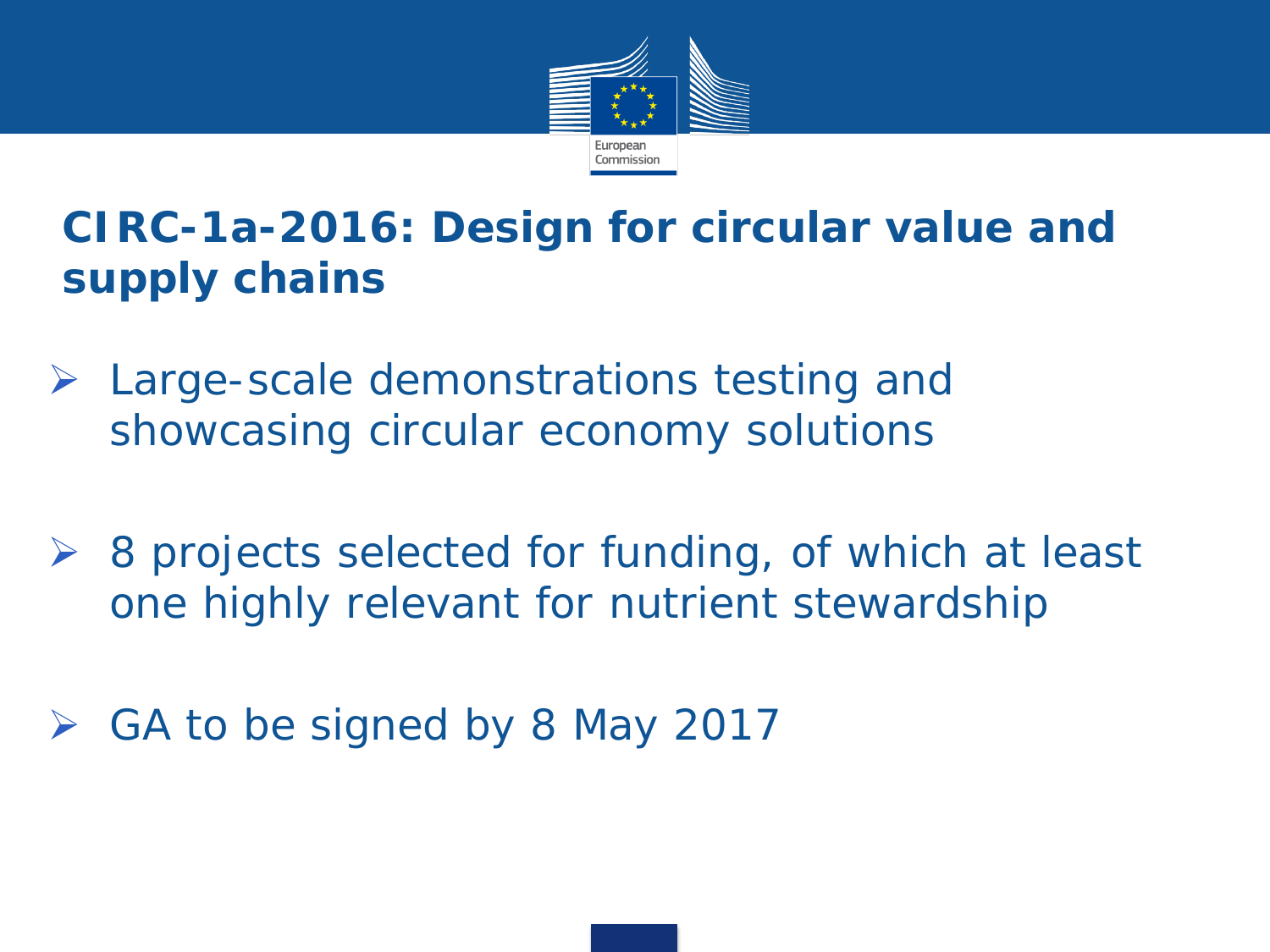

#### **Societal Challenge 5 Call 'Greening the economy'.**

#### **Raw materials**

SC5-13-2017 New solutions for sustainable production of raw materials

- **New sensitive exploration technologies (1 RIA, €10m)**
- SC5-14-2017 Raw materials Innovation actions (2 IA, €56m)
	- **Processing of lower grade and/or complex primary and/or secondary raw materials in the most sustainable ways**
	- **Sustainable metallurgical processes**

SC5-15-2017 Raw materials policy support actions (5 CSAs, €10m for all)

- **Good practice in waste collection systems**
- **Optimising collection of raw materials data in Member States**
- **Linking land use planning policies to national mineral policies**
- **EU network of mining and metallurgy regions**
- **EU network of regions on sustainable wood mobilisation (wood supply)**
- SC5-16-2017 Raw materials international co-operation (1 CSA)
	- **International network of raw materials training centres**

#### **Deadlines for Topics in 2017**

- **7 Mar 2017** (RIA, CSA, and First stage of IA)
- 5 Sep 2017 (Second stage of IA)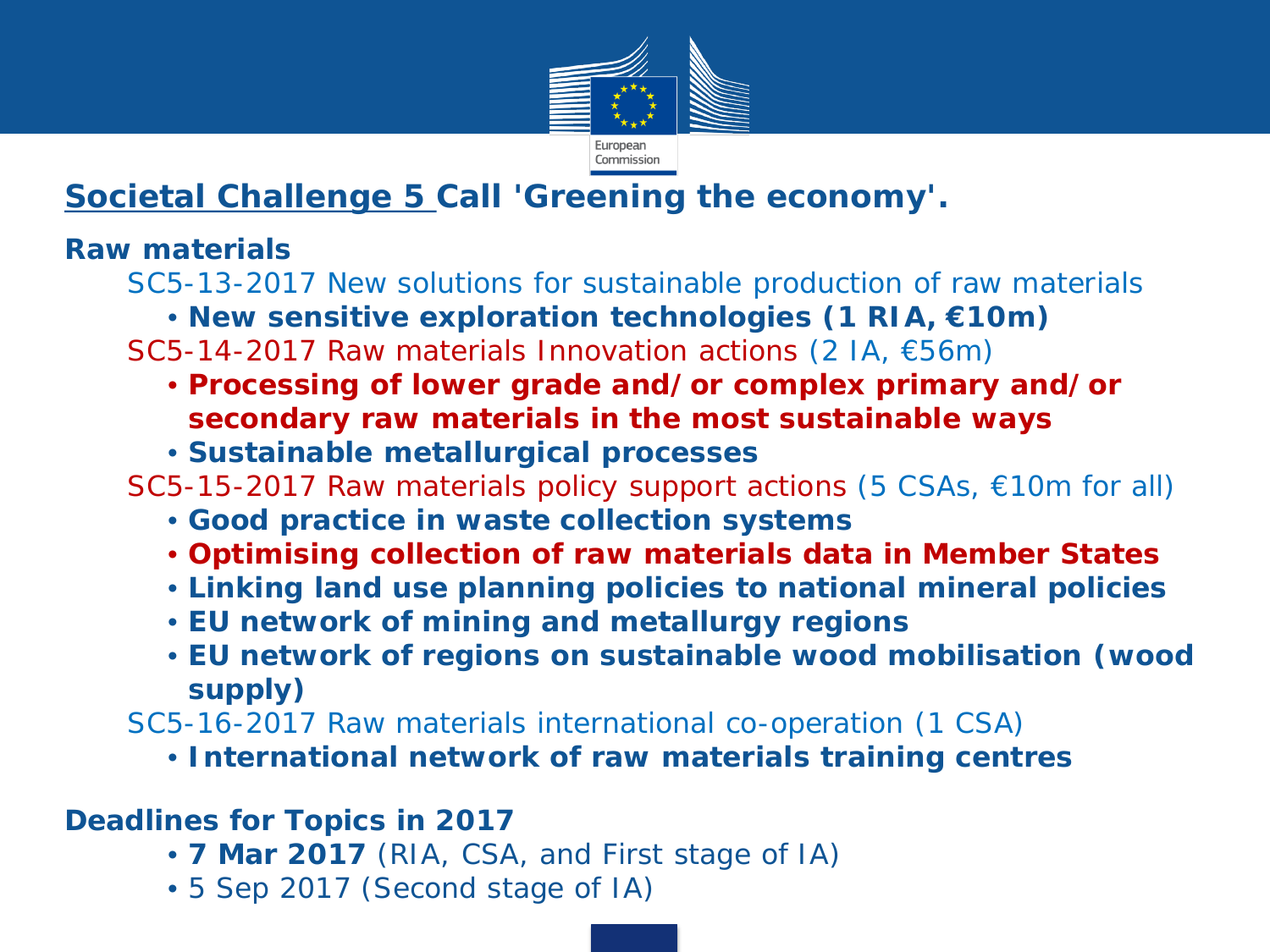

**SC5-14 b) Processing of lower grade and/or complex primary and/or secondary raw materials in the most sustainable ways [2017]**

- $\triangleright$  Demonstrate new systems with relevant processing and refining technologies for better recovery of minerals and metals from low grade and/or complex ores, industrial or mining wastes at increased efficiency in terms of better yield and process selectivity.
- $\triangleright$  The importance of the targeted raw materials and their sources for the EU has to be demonstrated in the proposal.
- Indicative size of proposals: EUR 8-13 million
- Expected TRL: 6-8

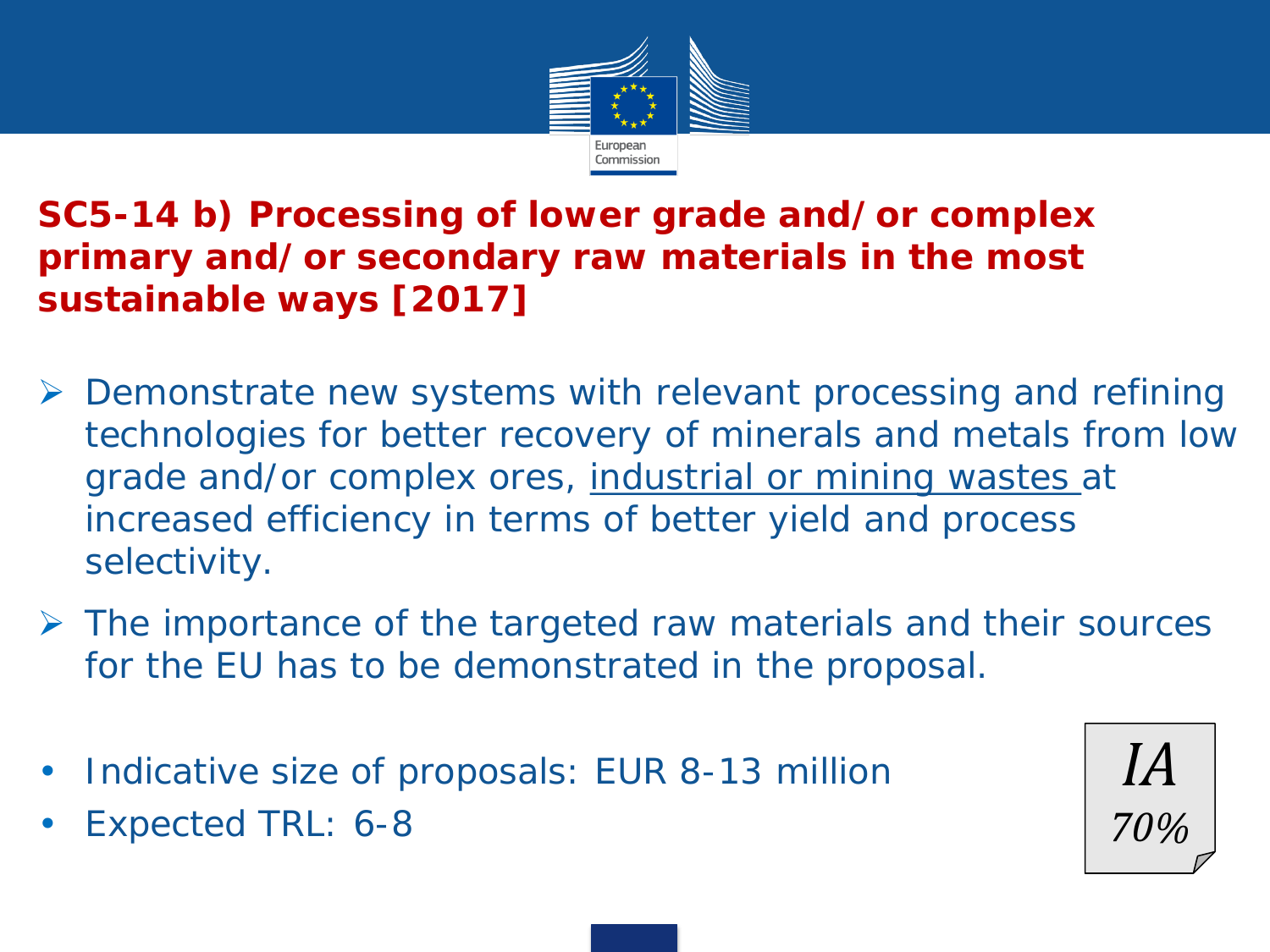

#### **SC5-15 c) Optimising collection of raw materials data in Member States [2017]**

Proposals should cover all the following points:

- **map and analyse the current situation** of collection of data and data sources in all Member States;
- provide **recommendations for improvement** of data sets and for EU level harmonization;
- **demonstrate the applicability of recommendations** on a number of improved data sets at Member States level. …Data sets related to secondary mineral raw materials should build on raw materials flows at Member state level (Materials Systems Analysis) and be presented in a form of Sankey diagrams.
- involve all **mandated key players** for primary and secondary mineral raw materials in Member States.

Indicative size of proposals: EUR 1.5 million, **Max one proposal** can be funded

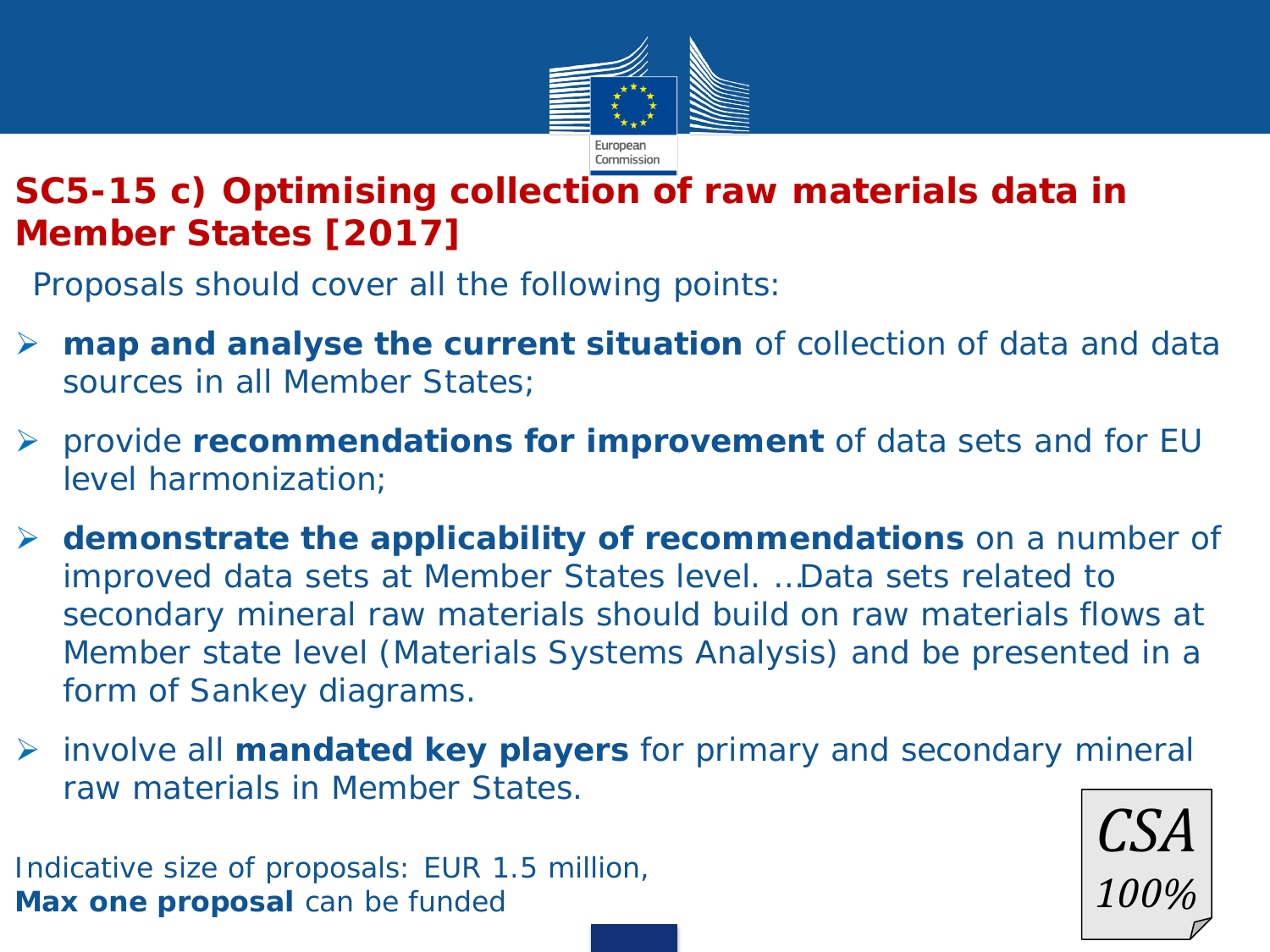

## **SME Instrument call: SC5 topic**

**SMEinst-12-2016-2017: Boosting the potential of small businesses in the areas and priorities of SC 5**

- Commercialising innovative solutions for green growth
- Only SMEs allowed to participate and to apply for funding and support
- Minimum condition: participation of one SME (based in the EU or associated countries
- 70% co-funding
- Example: **PHOSave** (*Innovative solution for phosphate recovery from exhausted extinguishing powders*)